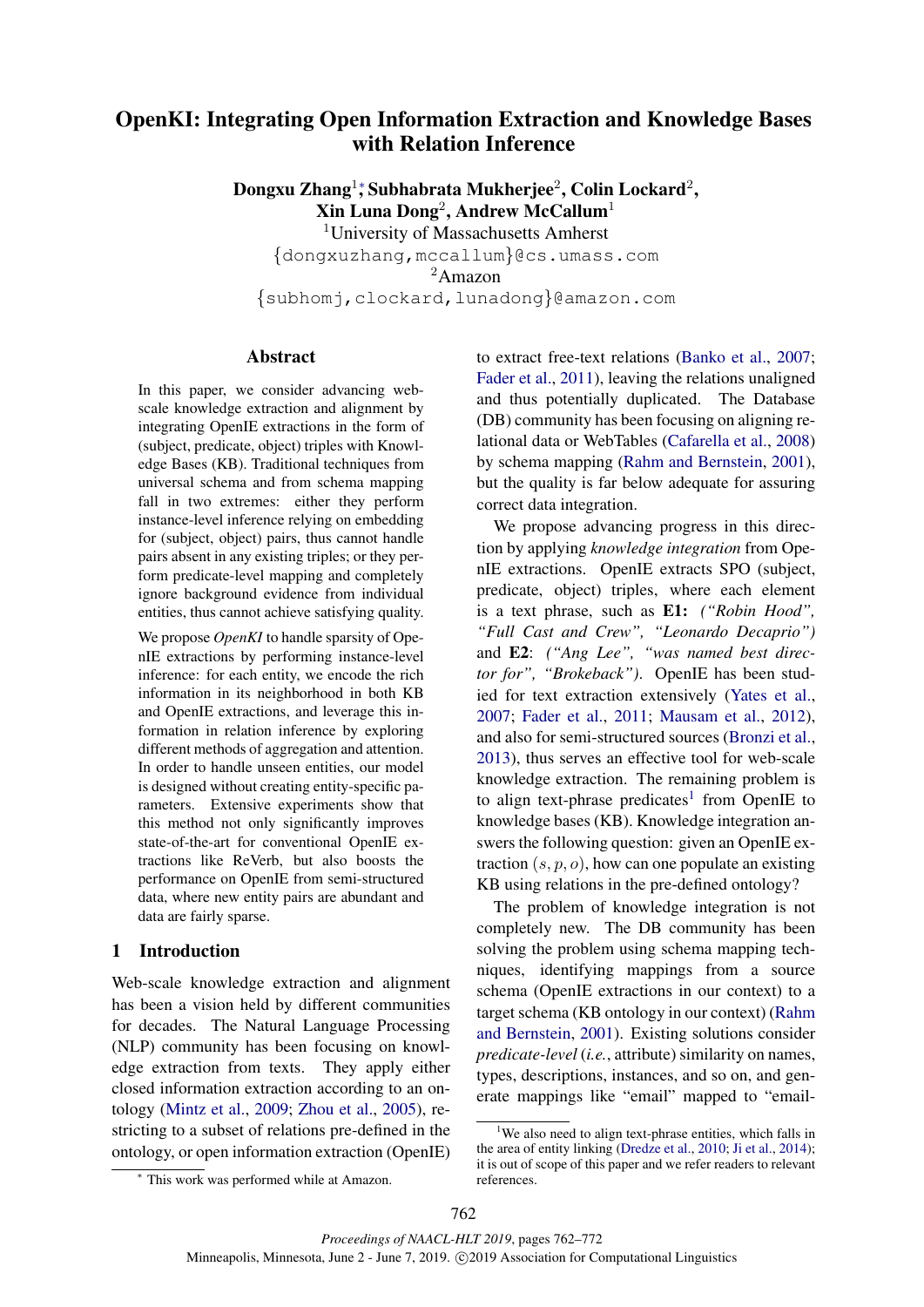address"; "first name" and "last name" together mapped to "full name". However, for our example "Full Cast and Crew", which is a union of multiple KB relations such as "directed\_by", "written\_by", and "actor", it is very hard to determine a mapping at the predicate level.

On the other hand, the NLP community has proposed *Universal Schema* [\(Riedel et al.,](#page-9-9) [2013\)](#page-9-9) to apply *instance-level* inference from both OpenIE extractions and knowledge in existing knowledge bases: given a set of extractions regarding an entity pair  $(s, o)$  and also information of each entity, infer new relations for this pair. One drawback of this method is that it cannot handle unseen entities and entity pairs. Also, the technique tends to overfit when the data is sparse due to large number of parameters for entities and entity pairs. Unfortunately, in the majority of the real extractions we examined in our experiments, we can find only 1.4 textual triples on average between the subject and object. The latest proposal *Rowless Universal Schema* [\(Verga et al.,](#page-10-2) [2017\)](#page-10-2) removes the entityspecific parameters and makes the inference directly between predicates and relations, thereby allowing us to reason about unseen entity pairs. However, it completely ignores the entities themselves, so in a sense falls back to *predicate-level* decisions, especially when only one text predicate is observed.

In this paper we propose a solution that leverages information about the individual entities whenever possible, and falls back to predicatelevel decisions only when both involved entities are new. Continuing with our example  $E1 - if$  we know from existing knowledge that "Leonardo" is a famous actor and has rarely directed or written a movie, we can decide with a high confidence that this predicate maps to @film.actor in this triple, even if our knowledge graph knows nothing about the new movie "Robin Hood". In particular, we make three contributions in this paper.

- 1. We design an embedding for each entity by exploring rich signals from its neighboring relations and predicates in KB and OpenIE. This embedding provides a soft constraint on which relations the entities are likely to be involved in, while keeping our model free from creating new entity-specific parameters so allowing us to handle unseen entities during inference.
- 2. Inspired by predicate-level mapping from schema mapping and instance-level inference

from universal schema, we design a joint model that leverages the neighborhood embedding of entities and relations with different methods of aggregation and attention.

3. Through extensive experiments on various OpenIE extractions and KB, we show that our method improves over state-of-the-arts by 33.5% on average across different datasets.

In the rest of the paper, we define the problem formally in Section [2,](#page-1-0) present our method in Section [3,](#page-2-0) describe experimental results in Section [4,](#page-4-0) and discuss related work in Section [5.](#page-8-0)

## <span id="page-1-0"></span>2 Problem Overview

Problem Statement. *Given (i) an existing knowledge base*  $KB$  *of triples*  $(s, p, o)$  *– where*  $s, o \in$  $E^{KB}$  *(set of KB entities) and*  $p \in R^{KB}$  *(set of KB relations), and (ii) a set of instances*  $(s', p', o')$ from OpenIE extraction (s' and o' may not belong to  $E^{KB}$ , and  $p'$  are text predicates)<sup>[2](#page-1-1)</sup>: predict  $score(s', p, o')$  – where  $p \in R^{KB}$ .

For example, given E1 and E2 as OpenIE extractions and background knowledge bases (KB) like IMDB, we want to predict "@film.actor" relation given E1 and "@film.directed by" relation given E2 as the target KB relations between the participating entities. Particularly, we want to perform this relation inference at *instance-level*, which can be different for different entities sharing the same predicate. Table [1](#page-1-2) introduces important notations used in this paper.

<span id="page-1-2"></span>

| S                        | Subject<br>Object                           |
|--------------------------|---------------------------------------------|
|                          |                                             |
|                          | KB relation or text predicate               |
| $v_s, v_p, v_o, v_{s,o}$ | Embedding vectors of $s, p, o$ and $(s, o)$ |
| S(s,p,o)                 | Scoring function for $(s, p, o)$ to be true |
| $Agg_{p\in R(s,o)}(v_p)$ | Aggregation function over embeddings        |
|                          | $(v_p)$ of p shared by s and o.             |

Table 1: Notation table.

# <span id="page-1-3"></span>2.1 Existing Solution and Background

Universal Schema (F-Model) [\(Riedel et al.,](#page-9-9) [2013\)](#page-9-9) is modeled as a matrix factorization task where entity pairs, e.g., *(RobinHood, Leonardo Decaprio)* form the rows, and relations from OpenIE and KB form the columns (e.g., @film.actor, "Full Cast and Crew"). During training, we observe some positive entries in the matrix and the objective is to predict the missing cells at test time.

<span id="page-1-1"></span><sup>&</sup>lt;sup>2</sup> In this paper, a 'relation' always refers to a KB relation, whereas a 'predicate' refers to an OpenIE textual relation.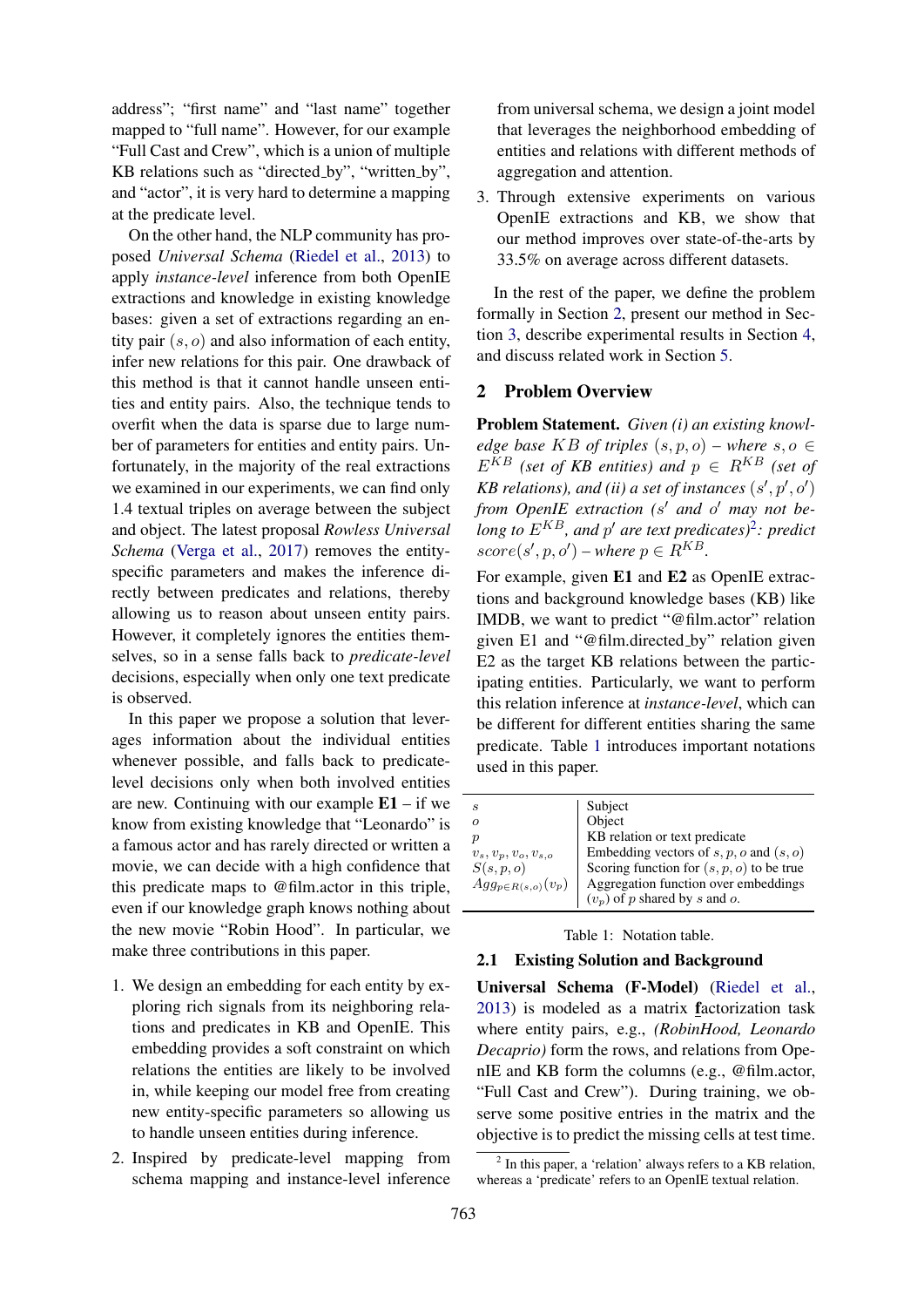Each (subject, predicate, object) triple is scored as:

$$
S_F(s, p, o) = v_{s, o} \cdot v_p^T
$$

where,  $v_{s,o} \in \mathcal{R}^d$  is the embedding vector of the entity pair (subject, object),  $v_p$  is the embedding vector of a KB relation or OpenIE predicate, and the triple score is obtained by their dot product. The parameters  $v_p$  and  $v_{s,o}$  are randomly initialized and learned via gradient descent.

One of the drawbacks of universal schema is the explicit modeling of entity pairs using free parameters  $v_{s,o}$ . Therefore, it cannot model unseen entities. This also makes the model overfit on our data as the number of OpenIE text predicates observed with each entity pair is rather small (1.4 on average in our datasets).

Universal Schema (E-Model) [\(Riedel et al.,](#page-9-9) [2013\)](#page-9-9) considers entity-level information, thus decomposing the scoring function from the F-model as follows:

$$
S_E(s, p, o) = S_{subj}(s, p) + S_{obj}(p, o)
$$

$$
= v_s \cdot v_p^{subjT} + v_o \cdot v_p^{objT}
$$
 (1)

where each relation is represented by two vectors corresponding to its argument type for a subject or an object. The final score is an additive summation over the subject and object scores  $S_{subj}$  and  $S_{obj}$  that implicitly contain the argument type information of the predicate  $p$ . Thus, a joint  $F-$  and E-model of  $S_{F+E} = S_F + S_E$  can perform relation inference at *instance-level* considering the entity information. Although the E-model captures rich information about entities, it still cannot deal with unseen entities due to the entity-specific free parameters  $v_s$  and  $v_o$ .

Rowless Universal Schema (Rowless) [\(Verga](#page-10-2) [et al.,](#page-10-2) [2017\)](#page-10-2) handles new entities as follows. It considers all relations in KB and OpenIE that the subject s and object o co-participates in (denoted by  $R(s, o)$ , and represents the entity pair with an aggregation over embeddings of these relations.

$$
v_{s,o}^{Rowless} = Agg_{p' \in R(s,o)}(v_{p'})
$$
  
\n
$$
S_{Rowless}(s, p, o) = v_{s,o}^{Rowless} \cdot v_p^T
$$
 (2)

 $Agg(.)$  is an aggregation function like average pooling, max pooling, hard attention (Rowless MaxR) or soft attention given query relations (Rowless Attention) [\(Verga et al.,](#page-10-2) [2017\)](#page-10-2). The

Rowless model ignores the individual information of entities, and therefore falls back to making *predicate-level* decisions in a sense, especially when there are only a few OpenIE predicates for an entity pair.

## <span id="page-2-0"></span>3 Our Approach

We propose *OpenKI* for *instance-level* relation inference such that it (i) captures rich information about each entity from its neighborhood KB relations and text predicates to serve as background knowledge and generalizes to unseen entities by *not* learning any entity-specific parameters (only KB relations and OpenIE predicates are parameterized) (ii) considers both shared predicates and entity neighborhood information to encode entity pair information. Figure [1](#page-3-0) shows the architecture of our model.

#### 3.1 Entity Neighborhood Encoder (ENE)

The core of our model is the Entity Neighborhood Encoder. Recall that Rowless Universal Schema represents each entity pair with common relations shared by this pair. However, it misses critical information when entities do not only occur in the current entity pair, but also interact with other entities. This *entity neighborhood* can be regarded as a soft and fine-grained entity type information that could help infer relations when observed text predicates are ambiguous (polysemous), noisy (low quality of data source) or low-frequency (sparsity of language representation). [3](#page-2-1)

Our aim is to incorporate this entity neighborhood information into our model for *instance-level* relation inference while keeping it free of entityspecific parameters. To do this, for each entity, we leverage all its *neighboring KB relations and OpenIE predicates* for relation inference. We aggregate their embeddings to obtain two scores for the subject and object separately in our ENE model. The subject score  $S_{subj}^{ENE}$  for an entity considers the aggregated embedding of its participating KB relations and OpenIE predicates where it serves as a subject (similar for the object score  $S_{obj}^{ENE}$ ):

<span id="page-2-1"></span><sup>3</sup>Note that, the notion of *entity neighborhood* is different from the *Neighborhood* model in the Universal Schema work [\(Riedel et al.,](#page-9-9) [2013\)](#page-9-9). Our *entity neighborhood* captures information of each entity, whereas their Neighborhood model leverages prediction from similar predicates.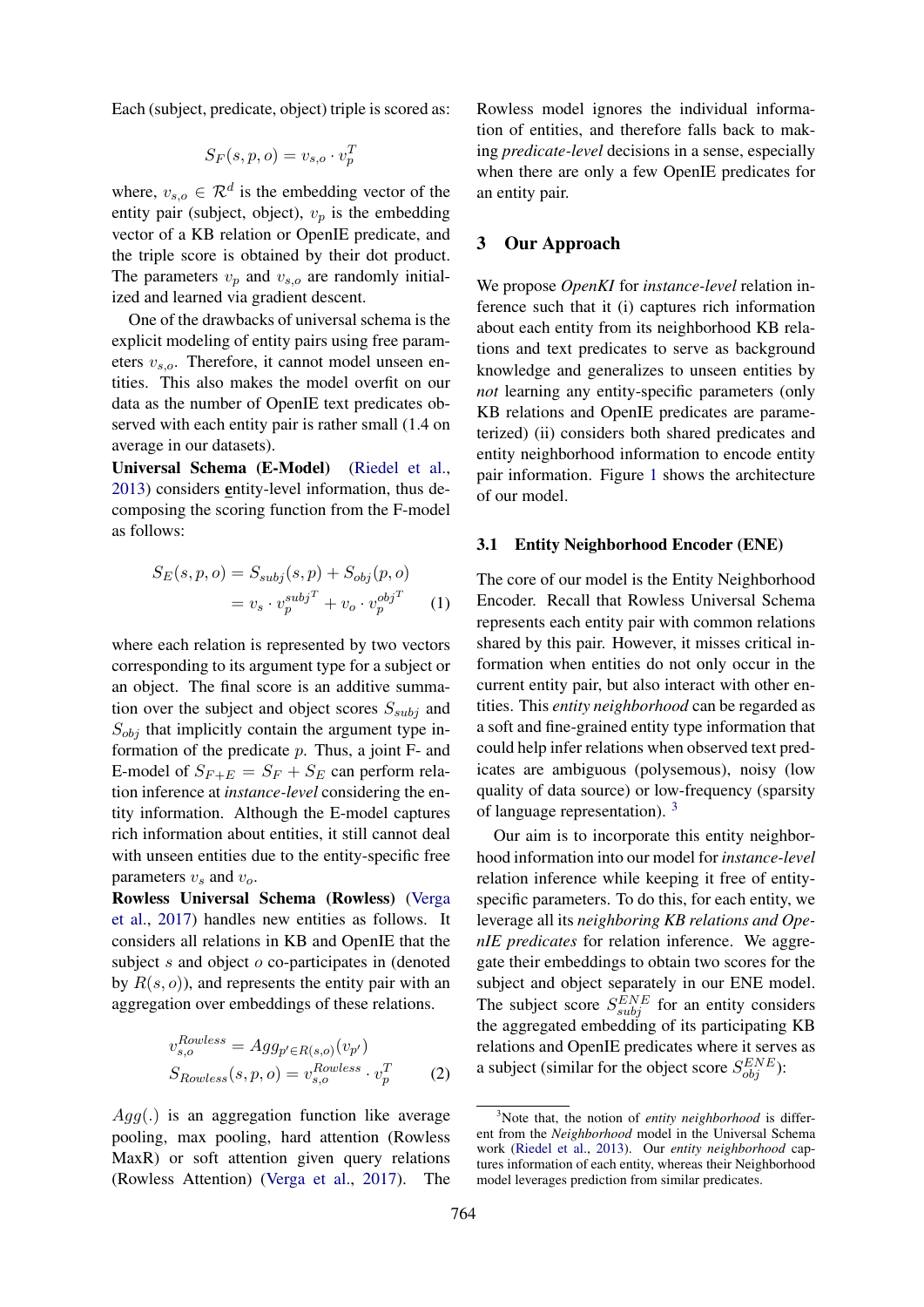<span id="page-3-0"></span>

Figure 1: Architecture of the proposed method. In this example, the ENE model uses "Ang Lee's" neighboring predicates "IMDB:Director" and "allmovie:Director" for predicting the target KB relation "@film.directed by". The attention mechanism assigns a larger weight over "IMDB:Executive Director" for generating entity pair embedding. Different colors of vectors represent different sets of parameters. The Entity Neighborhood Encoder (ENE) (square & triangle fillers) model contributes the following components to the final scoring function: (1) entity neighborhood scores  $S_{subj}^{ENE}$  and  $S_{obj}^{ENE}$  of the subject and object respectively; (2) neighborhood signal for the attention module to calculate the weight of each text predicate and the attention score  $S^{Att}(s, p, o)$  (circle filler).

$$
v_{subj}^{agg} = Agg_{p' \in R(s,\cdot)}(v_{p'}^{subj})
$$
  
\n
$$
S_{subj}^{ENE}(s,p) = v_{subj}^{agg} \cdot v_p^{subj T}
$$
  
\n
$$
v_{obj}^{agg} = Agg_{p' \in R(\cdot,o)}(v_{p'}^{obj})
$$
  
\n
$$
S_{obj}^{ENE}(p,o) = v_{obj}^{agg} \cdot v_p^{obj T}
$$
 (3)

 $R(s,.)$  denotes all neighboring relations and predicates of the subject s (similar for the object).  $v_p^{subj}$  and  $v_p^{obj}$  are the only free parameters in ENE. These are randomly initialized and then learned via gradient descent. We choose average pooling as our aggregation function to capture the proportion of different relation and predicate types within the target entity's neighborhood.

#### 3.2 Attention Mechanism

Given multiple predicates between a subject and an object, only some of them are important for predicting the target KB relation between them. For example, in Figure [1,](#page-3-0) the predicate "Executive Director" is more important than "Full Cast & Crew" to predict the KB relation "@film.directed\_by" between "Life of Pi" and "Ang Lee".

We first present a query-based attention mechanism from earlier work, and then present our own solution with a neighborhood attention and combining both in a dual attention mechanism.

# 3.2.1 Query Attention

The first attention mechanism uses a query relation  $q$  (i.e., the target relation we may want to predict) to find out the importance (weight)  $w_{p|q}$  of different predicates p with respect to q with  $v_p$  and  $v_q$  as the corresponding relation embeddings.

$$
w_{p|q} = \frac{\exp(v_q \cdot v_p^T)}{\sum_{p'} \exp(v_q \cdot v_{p'}^T)}
$$

<span id="page-3-1"></span>Thus, given each query relation  $q$ , the model tries to find evidence from predicates that are most relevant to the query. Similar techniques have been used in [\(Verga et al.,](#page-10-2) [2017\)](#page-10-2). We can also use hard attention (referred as MaxR) instead of soft attention where the maximum weight is replaced with one and others with zero. One potential shortcoming of this attention mechanism is its sensitivity to noise, whereby it may magnify sparsely observed predicates between entities.

#### 3.2.2 Neighborhood Attention

In this attention mechanism, we use the subject and object's neighborhood information as a filter to remove unrelated predicates. Intuitively, the entity representation generated by the ENE from its neighboring relations can be regarded as a soft and fine-grained entity type information.

Consider the embedding vectors  $v_{subj}^{agg}$  and  $v_{obj}^{agg}$ obj in Equation [3](#page-3-1) that are aggregated from the entity's neighboring predicates and relations using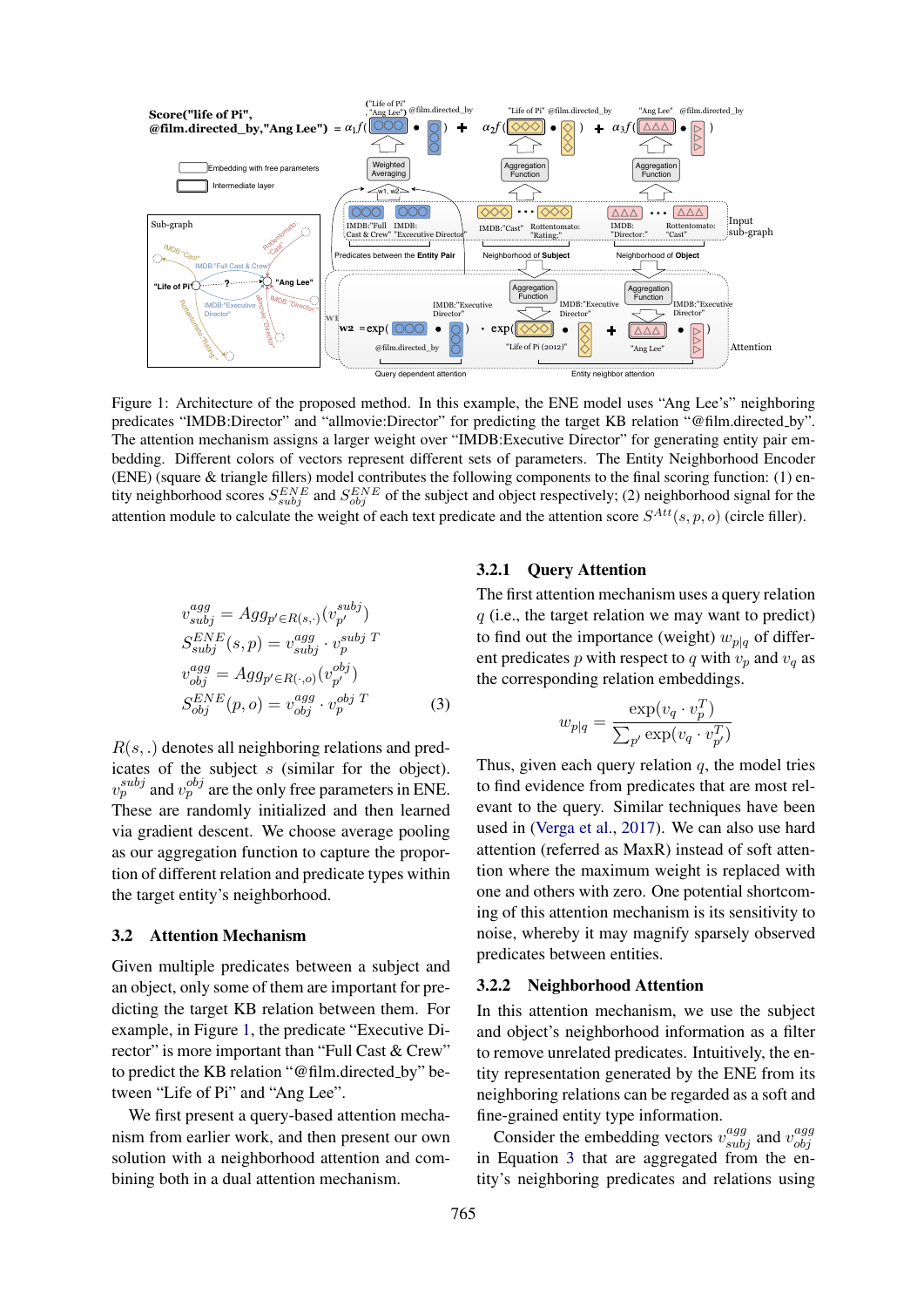an aggregation function. We compute the similarity  $w_{p|Nb}$  between an entity's neighborhood information given by the above embeddings and a text predicate  $p$  to enforce a soft and fine-grained argument type constraint over the text predicate:

$$
w_{p|Nb} = \frac{\exp(v_{subj}^{agg} \cdot v_p^{subjT} + v_{obj}^{agg} \cdot v_p^{obj^T})}{\sum_{p'} \exp(v_{subj}^{agg} \cdot v_{p'}^{subjT} + v_{obj}^{agg} \cdot v_{p'}^{obj^T})}
$$

Finally, we combine both the query-dependent and neighborhood-based attention into a *Dual Attention* mechanism:

$$
w_{p|q+Nb} = w_{p|q} \cdot w_{p|Nb}
$$

$$
w_p = \frac{w_{p|q+Nb}}{\sum_{p'} w_{p'|q+Nb}}
$$

And the score function is given by:

$$
S^{Att}(s, q, o) = Agg_{p \in R(s, o)}(v_p) \cdot v_q^T
$$

$$
= \left(\sum_p w_p v_p\right) \cdot v_q^T \tag{4}
$$

#### 3.3 Joint Model: OpenKI

All of the above models capture different types of features. Given a target triple  $(s, p, o)$ , we combine scores from Eq. [3](#page-3-1) and Eq. [4](#page-4-1) in our final OpenKI model. It aggregates the neighborhood information of  $s$  and  $o$  and also uses an attention mechanism to focus on the important predicates between s and o. Refer to Figure [1](#page-3-0) for an illustration. The final score of  $(s, p, o)$  is given by:

$$
score(s, p, o) = f_1(S^{Att}(s, p, o)) * ReLU(\alpha_1)
$$
  
+ 
$$
f_2(S_{subj}^{ENE}(s, p)) * ReLU(\alpha_2)
$$
  
+ 
$$
f_3(S_{obj}^{ENE}(p, o)) * ReLU(\alpha_3)
$$

where  $f_i(X) = \sigma(a_i X + b_i)$  normalizes different scores to a comparable distribution.  $ReLU(\alpha_i)$ enforces non-negative weights that allow scores to only contribute to the final model without canceling each other.  $a_i, b_i, \alpha_i$  are free parameters that are learned during the back propagation gradient descent process.

#### 3.4 Training Process

Our task is posed as a ranking problem. Given an entity pair, we want the observed KB relations between them to have higher scores than the unobserved ones. Thus, a pair-wise ranking based loss function is used to train our model:

$$
L(s, p_{pos}, p_{neg}, o) = \max(0, \gamma - score(s, p_{pos}, o) + score(s, p_{neg}, o))
$$

where  $p_{pos}$  refers to a positive relation,  $p_{neg}$  refers to a uniformly sampled negative relation, and  $\gamma$ is the margin hyper-parameter. We optimize the loss function using Adam [\(Kingma and Ba,](#page-9-10) [2014\)](#page-9-10). The training process uses early stop according to the validation set.

#### <span id="page-4-3"></span>3.5 Explicit Argument Type Constraint

Subject and object argument types of relations help in filtering out a large number of candidate relations that do not meet the argument type, and therefore serve as useful constraints for relation inference. Similar to [\(Yu et al.,](#page-10-3) [2017\)](#page-10-3), we identify the subject and object argument type of each relation by calculating its probability of co-occurrence with subject / object entity types. During inference, we select candidate relations by performing a post-processing filtering step using the subject and object's type information when available.

## <span id="page-4-1"></span><span id="page-4-0"></span>4 Experiments

# 4.1 Data

We experiment with the following OpenIE datasets and Knowledge Bases.

(i) Ceres [\(Lockard et al.,](#page-9-11) [2019\)](#page-9-11) works on semistructured web pages (e.g., IMDB) and exploits the DOM Tree and XPath [\(Olteanu et al.,](#page-9-12) [2002\)](#page-9-12) structure in the page to extract triples like *(Incredibles 2, Cast and Crew, Brad Bird)* and *(Incredibles 2, Writers, Brad Bird)*. We apply Ceres on the SWDE [\(Hao et al.,](#page-9-13) [2011\)](#page-9-13) movie corpus to generate triples. We align these triples to two different knowledge bases: (i) IMDB and (ii) subset of Freebase with relations under */film* domain. The average length of text predicates is 1.8 tokens for Ceres extractions.

(ii) ReVerb [\(Fader et al.,](#page-9-2) [2011\)](#page-9-2) works at sentence level and employs various syntactic constraints like part-of-speech-based regular expressions and lexical constraints to prune incoherent and uninformative extractions. We use 3 million ReVerb extractions from ClueWeb where the subject is al-ready linked to Freebase [\(Lin et al.,](#page-9-14) [2012\)](#page-9-14)<sup>[4](#page-4-2)</sup>. We align these extractions to (i) entire Freebase and (ii) subset of Freebase with relations under */film* domain. The average length of text predicates is 3.4 tokens for ReVerb extractions.

<span id="page-4-2"></span><sup>4</sup>Extractions are downloadable at [http:](http://knowitall.cs.washington.edu/linked_extractions/) [//knowitall.cs.washington.edu/linked\\_](http://knowitall.cs.washington.edu/linked_extractions/) [extractions/](http://knowitall.cs.washington.edu/linked_extractions/)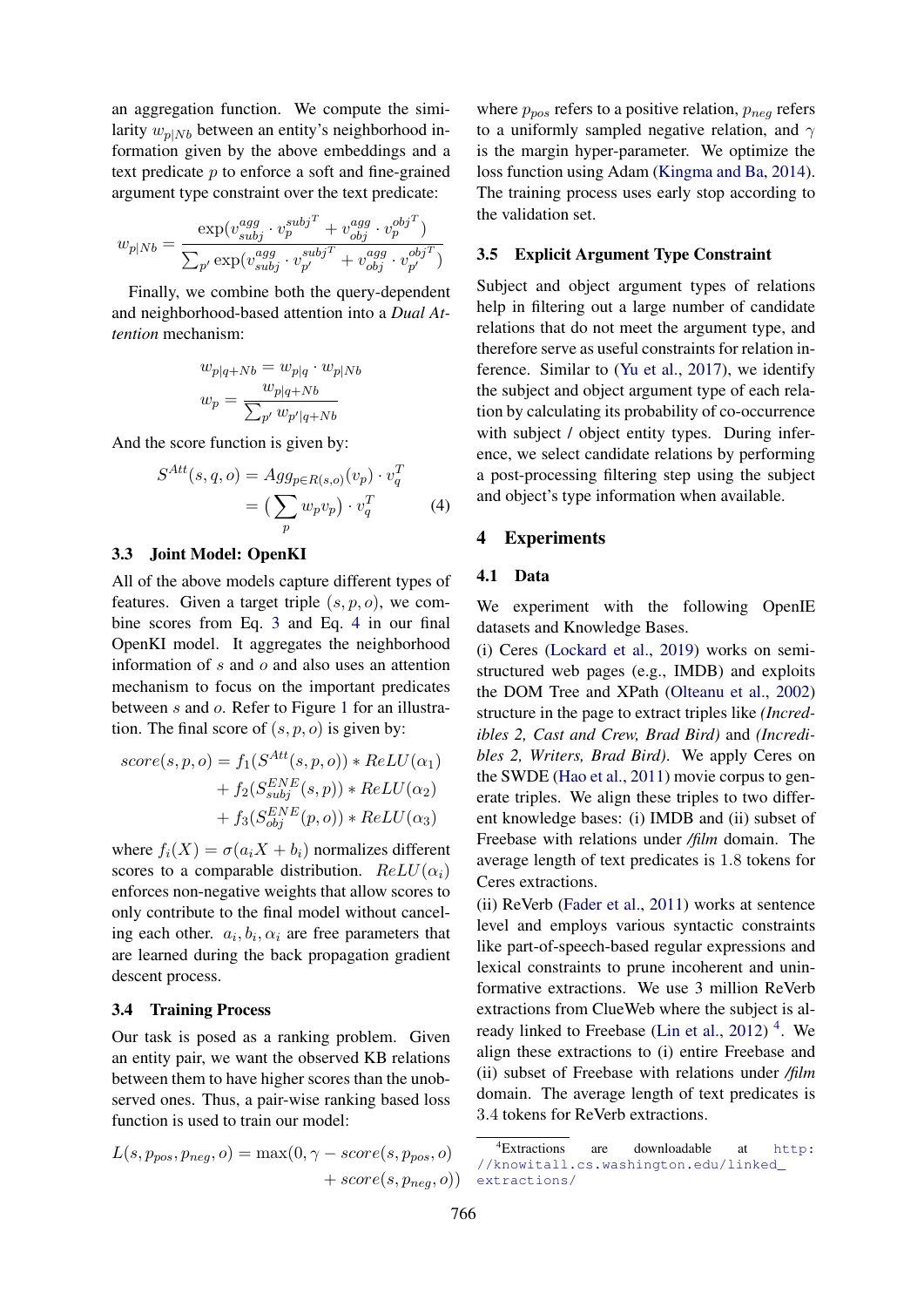<span id="page-5-0"></span>

|                                        | $ReVerb +$ | $ReVerb +$      | $Ceres +$       | $Ceres +$   |
|----------------------------------------|------------|-----------------|-----------------|-------------|
|                                        | Freebase   | Freebase(/film) | Freebase(/film) | <b>IMDB</b> |
| Training set                           |            |                 |                 |             |
| # entity pairs for model training      | 40.878     | 1.102           | 23.389          | 64.539      |
| # KB relation types                    | 250        | 64              | 54              | 66          |
| # OpenIE predicate types               | 124.836    | 35,366          | 124             | 178         |
| Test set                               |            |                 |                 |             |
| # test triples                         | 4938       | 402             | 986             | 998         |
| Avg./Med. # text edges per entity pair | 1.74/1     | 1.49/1          | 1.35/1          | 1.23/1      |
| Avg./Med. # edges for each subj        | 95.71/9    | 100.27/23       | 48.80/44        | 121.06/110  |
| Avg./Med. # kb edges for each subj     | 61.41/4    | 8.30/6          | 7.00/7          | 30.77/29    |
| Avg./Med. # edges for each obj         | 699.89/62  | 24.81/8         | 558.33/9        | 775.74 / 12 |
| $Avg./Med.$ # kb edges for each obj    | 325.70/23  | 10.11/6         | 340.96 / 3      | 606.31/6    |

Table 2: Data Statistics (Avg: Average, Med: Median).

<span id="page-5-3"></span>

| Models                                                      | $ReVerb +$ | $ReVerb +$      | $Ceres +$        | $Ceres +$   |
|-------------------------------------------------------------|------------|-----------------|------------------|-------------|
|                                                             | Freebase   | Freebase(/film) | Freebase (/flim) | <b>IMDB</b> |
| $P(p \overline{p}')$ (similar to PMI (Angeli et al., 2015)) | 0.412      | 0.301           | 0.507            | 0.663       |
| $P(p s,\overline{p}',o)$                                    | 0.474      | 0.317           | 0.627            | 0.770       |
| E-model (Riedel et al., 2013)                               | 0.215      | 0.156           | 0.431            | 0.506       |
| <b>ENE</b>                                                  | 0.479      | 0.359           | 0.646            | 0.808       |
| Rowless with MaxR (Verga et al., 2017)                      | 0.318      | 0.285           | 0.481            | 0.659       |
| Rowless with Query Attn. (Verga et al., 2017)               | 0.326      | 0.278           | 0.512            | 0.695       |
| OpenKI with MaxR                                            | 0.500      | 0.378           | 0.649            | 0.802       |
| OpenKI with Query Att.                                      | 0.497      | 0.372           | 0.663            | 0.800       |
| OpenKI with Neighbor Att.                                   | 0.495      | 0.372           | 0.650            | 0.813       |
| OpenKI with Dual Att.                                       | 0.505      | 0.365           | 0.658            | 0.814       |

Table 3: Mean average precision (MAP) of different models over four data settings.

In order to show the generalizability of our approach to traditional (non OpenIE) corpora, we also perform experiments in the New York Times (NYT) and Freebase dataset [\(Riedel et al.,](#page-9-16) [2010\)](#page-9-16), which is a well known benchmark for distant supervision relation extraction. We consider the sentences (average length of 18.8 tokens) there to be a proxy for text predicates. These results are presented in Section [4.5.](#page-7-0)

Data preparation: We collect all entity mentions M from OpenIE text extractions, and all candidate entities  $E_{KB}$  from KB whose name exists in M. We retain the sub-graph  $G_{KB}$  of KB triples where the subject and object belongs to  $E_{KB}$ . Similar to [\(Riedel et al.,](#page-9-9) [2013\)](#page-9-9), we use string match to collect candidate entities for each entity mention. For each pair of entity mentions, we link them if two candidate entities in  $E_{KB}$  share a relation in KB. Otherwise, we link each mention to the most common candidate. For entity mentions that cannot be linked to KB, we consider them as new entities and link together mentions that share same text .

For validation and test, we randomly hold-out a part of the entity pairs from  $G_{KB}$  where text pred-

icates are observed. Our training data consists of the rest of  $G_{KB}$  and all the OpenIE text extractions. In addition, we exclude direct KB triples from training where corresponding entity pairs appear in the test data (following the data setting of [\(Toutanova et al.,](#page-10-4) [2015\)](#page-10-4)). Table [2](#page-5-0) shows the data statistics<sup>[5](#page-5-1)</sup>.

We adopt a similar training strategy as Universal Schema for the Ceres dataset – that not only learns direct mapping from text predicates to KB relations, but also clusters OpenIE predicates and KB relations by their co-occurrence. However, for the ReVerb data containing a large number of text predicates compared to Ceres, we only learn the direct mapping from text predicates to KB relations that empirically works well for this dataset.

## <span id="page-5-2"></span>4.2 Verifying Usefulness of Neighborhood Information: Bayesian Methods

To verify the usefulness of the entity's neighborhood information, we devise simple Bayesian methods as baselines. The simplest method counts

<span id="page-5-1"></span> $5$ Our datasets with train, test, validation split are downloadable at [https://github.com/zhangdongxu/](https://github.com/zhangdongxu/relation-inference-naacl19) [relation-inference-naacl19](https://github.com/zhangdongxu/relation-inference-naacl19) for benchmarking.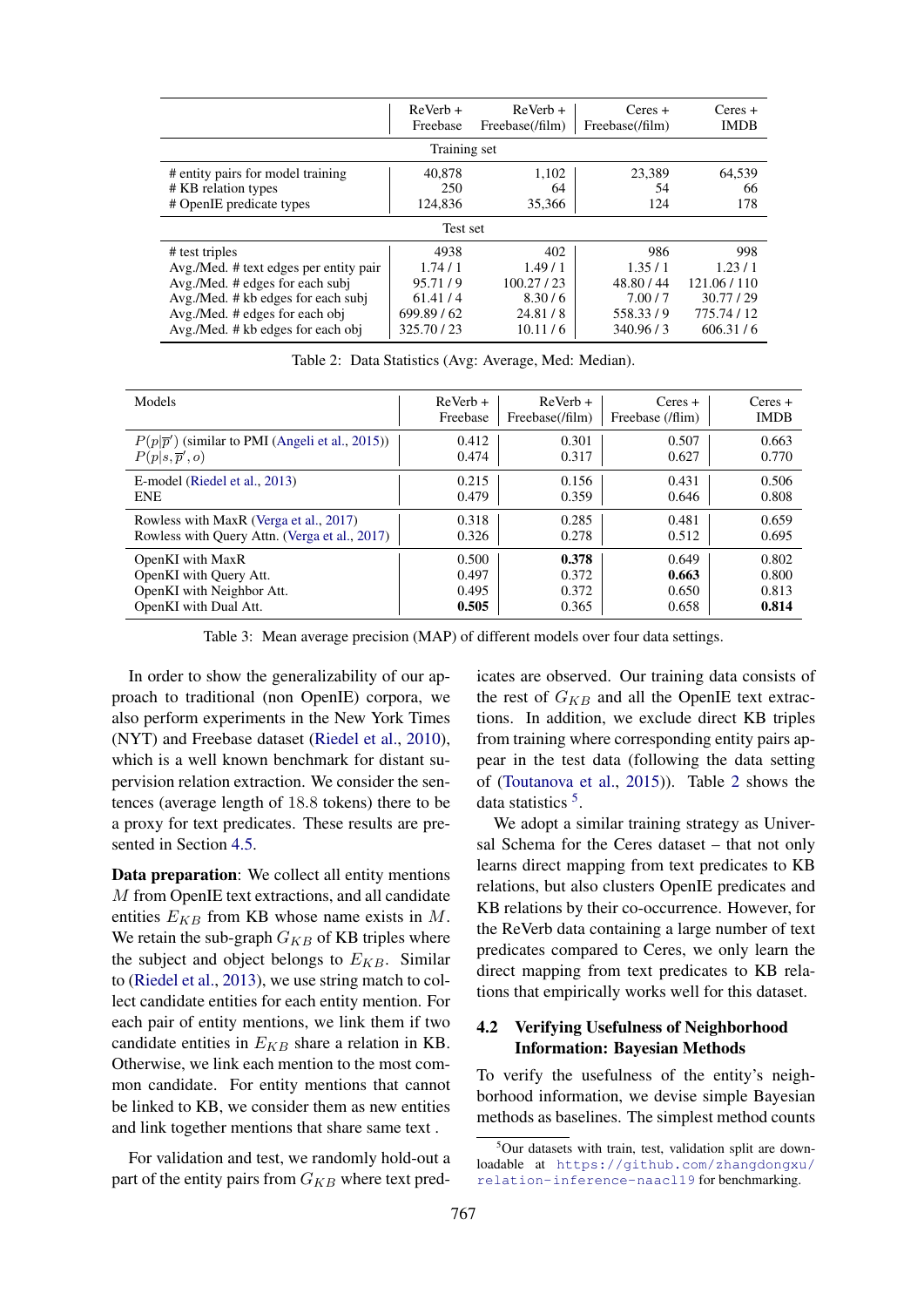the co-occurrence of text predicates and KB relations (by applying Bayes rule) to find the conditional probability  $P(p|\overline{p}')$  of a target KB relation p given a set of observed text predicates  $\bar{p}'$ . This performs relation inference at *predicate-level*.

Then, we can include the entity's relational neighbors in the Bayesian network by adding the neighboring predicates and relations of the subject (given by  $p_s^N$ ) and object (given by  $p_o^N$ ) to find  $P(p|s, \overline{p}', o)$ , which performs relation inference at the *instance-level*. The graph structures of these three Bayesian methods are shown in Figure [2.](#page-6-0) For detailed formula derivation, please refer to *Appendix* [A.1.](#page-10-5)

<span id="page-6-0"></span>

Figure 2: Structures of  $P(p|\overline{p}')$ ,  $P(p|s, o)$ ,  $P(p|s, \overline{p}', o)$ are listed from top to bottom.

#### 4.3 Baselines and Experimental Setup

[Angeli et al.](#page-9-15) [\(2015\)](#page-9-15) employ point-wise mutual information (PMI) between target relations and observed predicates to map OpenIE predicates to KB relations. This is similar to our Bayes conditional probability  $P(p|\overline{p}')$ . This baseline operates at *predicate-level*. To indicate the usefulness of entity neighborhood information, we also compare with  $P(p|s, \overline{p}', o)$  as mentioned in Section [4.2.](#page-5-2) For the advanced embedding-based baselines, we compare with the E-model and the Rowless model (with MaxR and query attention) introduced in Section [2.1.](#page-1-3)

Hyper-parameters: In our experiments, we use 25 dimensional embedding vectors for the Rowless model, and 12 dimensional embedding vectors for the E- and ENE models. We use a batchsize of 128, and 16 negative samples for each positive sample in a batch. Due to memory constraints, we sample at most 8 predicates between entities and 16 neighbors for each entity during training. We use  $\gamma = 1.0$  and set the learning rate to 5e-3 for ReVerb and 1e-3 for Ceres datasets.

Evaluation measures: Our task is a multi-label

task, where each entity pair can share multiple KB relations. Therefore, we consider each KB relation as a query and compute the Mean Average Precision (MAP) – where entity pairs sharing the query relation should be ranked higher than those without the relation. In Section [4.4](#page-6-1) we report MAP statistics for the 50 most common KB relations for ReVerb and Freebase dataset, and for the 10 most common relations in other domain specific datasets. The left out relations involve few triples to report any significant statistics. We also report the area under the precision recall curve (AUC-PR) for evaluation in Section [4.5.](#page-7-0)

#### <span id="page-6-1"></span>4.4 Results

Table [3](#page-5-3) shows that the overall results. OpenKI achieves significant performance improvement over all the baselines. Overall, we observe 33.5% MAP improvement on average across different datasets.

From the first two rows of Table [3,](#page-5-3) we observe the performance to improve as we incorporate neighborhood information into the Bayesian method. This depicts the strong influence of the entity's neighboring relations and predicates for relation inference.

The results show that our Entity Neighbor Encoder (ENE) outperforms the E-Model significantly. This is because the majority of the entity pairs in our test data have *at least one unseen entity* (refer to Table [4\)](#page-7-1), which is very common in the OpenIE setting. The E-model cannot handle unseen entities because of its modeling of entityspecific parameters. This demonstrates the benefit of encoding entities with their neighborhood information (KB relations and text predicates) rather than learning entity-specific parameters. Besides, ENE outperforms the Rowless Universal Schema model, which does not consider any information surrounding the entities. This becomes a disadvantage in sparse data setting where only a few predicates are observed between an entity pair.

Finally, the results also show consistent improvement of OpenKI model over only-Rowless and only-ENE models. This indicates that the models are complementary to each other. We further observe significant improvements by applying different attention mechanisms over the OpenKI MaxR model – thus establishing the effectiveness of our attention mechanism.

Unseen entity: Table [4](#page-7-1) shows the data statistics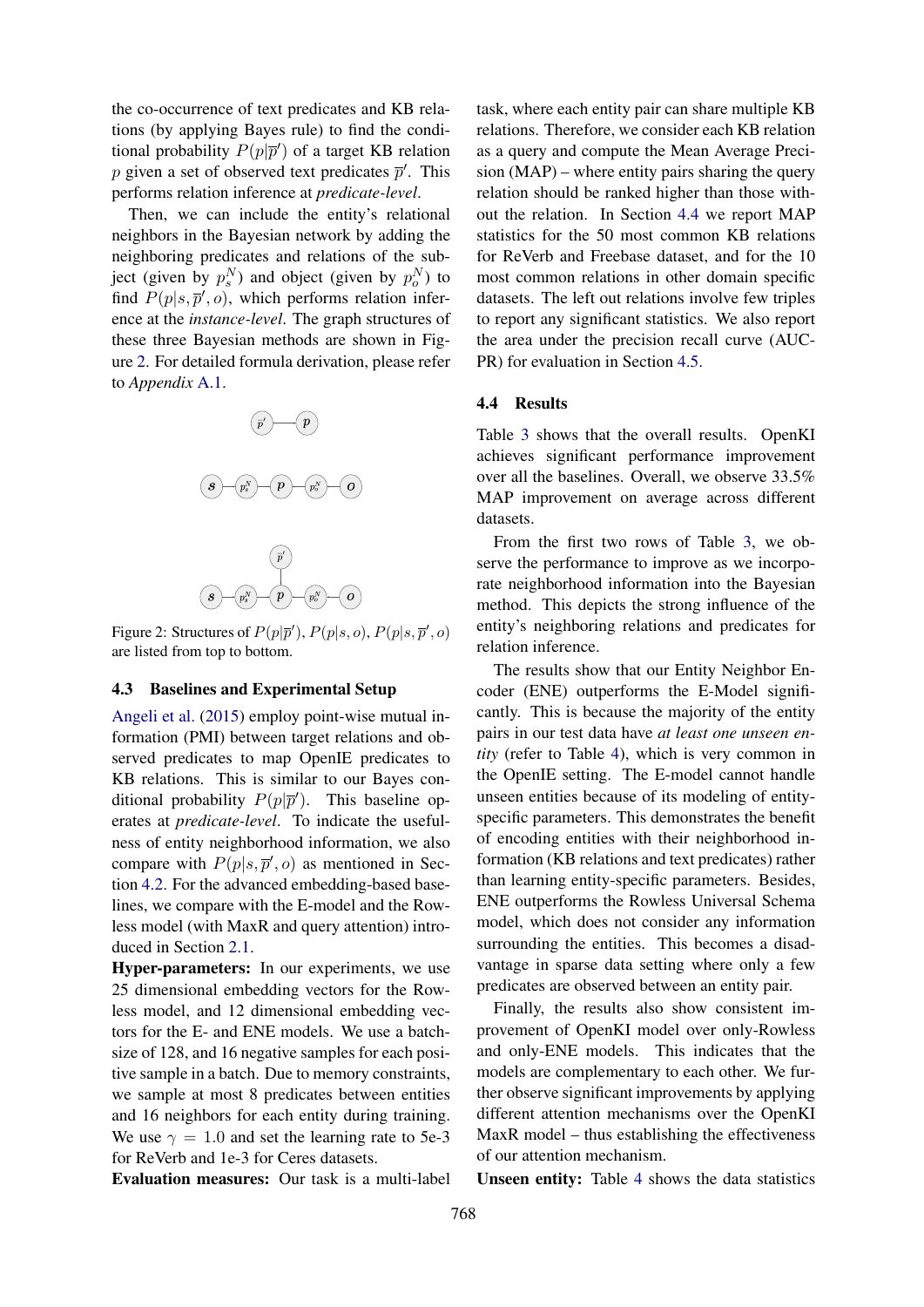of unseen entity pairs in our test data. The most common scenario is that only one of the entity in a pair is observed during training, where our model benefits from the extra neighborhood information of the observed entity in contrast to the Rowless model.

<span id="page-7-1"></span>

| Dataset                  | <b>Both</b> | One    | Both   |
|--------------------------|-------------|--------|--------|
|                          | seen        | unseen | unseen |
| ReVerb + Freebase        | 864         | 3232   | 842    |
| ReVerb + Freebase(/film) | 27          | 147    | 228    |
| Ceres + Freebase(/film)  | 383         | 561    | 42.    |
| $Ceres + IMDR$           |             | 533    | 3      |

Table 4: Statistics for unseen entities in test data. "Both seen" indicates both entities exist in training data; "One unseen" indicates only one of the entities in the pair exist in training data; "Both unseen" indicates both entities were unobserved during training.

<span id="page-7-2"></span>

| Models                |       | All data   At least one seen |
|-----------------------|-------|------------------------------|
| Rowless Model         | 0.278 | 0.282                        |
| OpenKI with Dual Att. | 0.365 | 0.419                        |

Table 5: Mean average precision (MAP) of Rowless and OpenKI on ReVerb + Freebase (/film) dataset.

Table [5](#page-7-2) shows the performance comparison on test data where at least one of the entity is known at test time. We choose ReVerb+Freebase(/film) for analysis because it contains the largest proportion of test triples where both entities are unknown during training. From the results, we observe that OpenKI outperforms the Rowless model by 48.6% when at least one of the entity in the triple is observed during training. Overall, we obtain 31.3% MAP improvement considering all of the test data. This validates the efficacy of encoding entity neighborhood information where at least one of the entities is known at test time. In the scenario where both entities are unknown at test time, the model falls back to the Rowless setting.

<span id="page-7-3"></span>

| Models                | MAP                   |
|-----------------------|-----------------------|
| Rowless Model         | 0.695                 |
| +Type Constraint      | $0.769 + 10.6\%$      |
| <b>ENE Model</b>      | 0.808                 |
| +Type Constraint      | $0.818$   1.2%        |
| OpenKI with Dual Att. | 0.814                 |
| +Type Constraint      | 0.828 $\uparrow$ 1.7% |

Table 6: MAP improvement with argument type constraints on Ceres + IMDB dataset.

Explicit Argument Type Constraint: As discussed in Section [3.5,](#page-4-3) incorporating explicit type constraints can improve the model performance.

However, entity type information and argument type constraints are not always available especially for new entities. Table [6](#page-7-3) shows the performance improvement of different models with entity type constraints. We observe the performance improvement of the ENE model to be much less than that of the Rowless model with explicit type constraint. This shows that the ENE model already captures soft entity type information while modeling the neighborhood information of an entity in contrast to the other methods that require explicit type constraint.

## <span id="page-7-0"></span>4.5 Results on NYT + Freebase Dataset

Prior works [\(Surdeanu et al.,](#page-10-6) [2012;](#page-10-6) [Zeng et al.,](#page-10-7) [2015;](#page-10-7) [Lin et al.,](#page-9-17) [2016;](#page-9-17) [Qin et al.,](#page-9-18) [2018\)](#page-9-18) on distantly supervised relation extraction performed evaluations on the New York Times (NYT) + Freebase benchmark data developed by [Riedel et al.](#page-9-16)  $(2010)^6$  $(2010)^6$  $(2010)^6$ . The dataset contains sentences whose entity mentions are annotated with Freebase entities as well as relations. The training data consists of sentences from articles in 2005-2006 whereas the test data consists of sentences from articles in 2007. There are 1950 relational facts in our test data<sup>[7](#page-7-5)</sup>. In contrast to our prior experiments in the semi-structured setting with text predicates, in this experiment we consider the sentences to be a proxy for the text predicates.

<span id="page-7-6"></span>

| Models                            | <b>AUC-PR</b> |
|-----------------------------------|---------------|
| $PCNN + MaxR$ (Zeng et al., 2015) | 0.325         |
| $PCNN + Att.$ (Lin et al., 2016)  | 0.341         |
| ENE.                              | 0.421         |
| OpenKI with Dual Att.             | 0.461         |

Table 7: Performances on NYT + Freebase data.

Table [7](#page-7-6) compares the performance of our model with two state-of-the-art works [\(Zeng et al.,](#page-10-7) [2015;](#page-10-7) [Lin et al.,](#page-9-17) [2016\)](#page-9-17) on this dataset using AUC-PR as the evaluation metric.

Overall, OpenKI obtains 35% MAP improvement over the best performing PCNN baseline. In contrast to baseline models, our approach leverages the neighborhood information of each entity from the text predicates in the 2007 corpus and predicates / relations from the 2005-2006 corpus. This background knowledge contributes to the significant performance improvement.

<span id="page-7-4"></span> $^{6}$ This data can be downloaded from [http://iesl.](http://iesl.cs.umass.edu/riedel/ecml/) [cs.umass.edu/riedel/ecml/](http://iesl.cs.umass.edu/riedel/ecml/)

<span id="page-7-5"></span><sup>&</sup>lt;sup>7</sup>Facts of 'NA' (no relation) in the test data are not included in the evaluation process.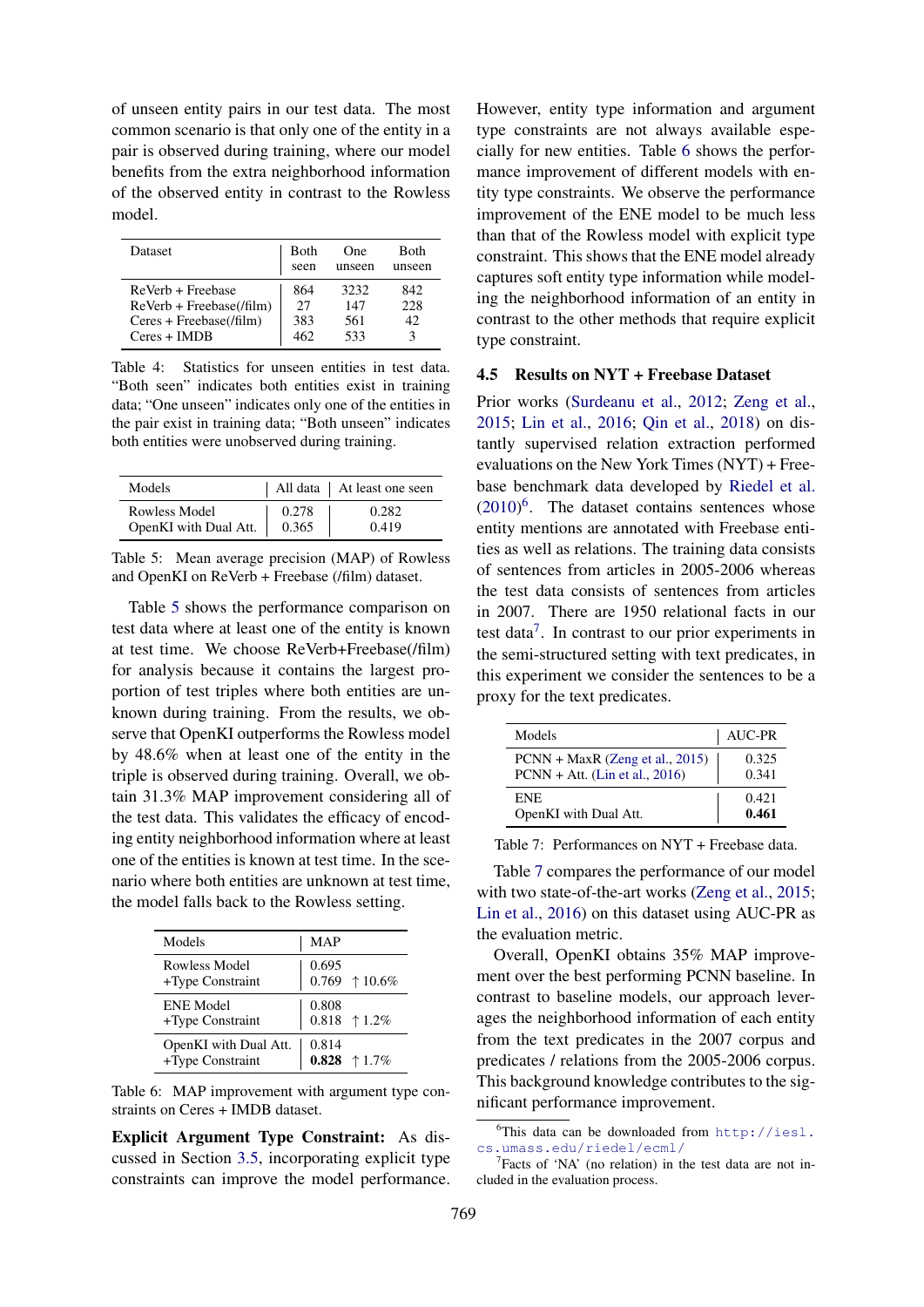Note that, our model uses only the graph information from the entity neighborhood and does not use any text encoder such as Piecewise Convolutional Neural Nets (PCNN) [\(Zeng et al.,](#page-10-7) [2015\)](#page-10-7), where convolutional neural networks were applied with piecewise max pooling to encode textual sentences. This further demonstrates the importance of entity neighborhood information for relation inference. It is possible to further improve the performance of our model by incorporating text encoders as an additional signal. Some prior works [\(Verga et al.,](#page-10-8) [2016;](#page-10-8) [Toutanova et al.,](#page-10-4) [2015\)](#page-10-4) also leverage text encoders for relation inference.

## <span id="page-8-0"></span>5 Related Work

Relation Extraction: [Mintz et al.](#page-9-0) [\(2009\)](#page-9-0) utilize the entity pair overlap between knowledge bases and text corpus to generate signals for automatic supervision. To avoid false positives during training, many works follow the at-least-one assumption, where at least one of the text patterns between the entity pair indicate an aligned predicate in the KB [\(Hoffmann et al.,](#page-9-19) [2011;](#page-9-19) [Surdeanu](#page-10-6) [et al.,](#page-10-6) [2012;](#page-10-6) [Zeng et al.,](#page-10-7) [2015;](#page-10-7) [Lin et al.,](#page-9-17) [2016\)](#page-9-17). These works do not leverage graph information. In addition, Universal Schema [\(Riedel et al.,](#page-9-9) [2013;](#page-9-9) [Verga et al.,](#page-10-2) [2017\)](#page-10-2) tackled this task by low-rank matrix factorization. [Toutanova et al.](#page-10-4) [\(2015\)](#page-10-4) exploit graph information for knowledge base completion. However, their work cannot deal with unseen entities since entities' parameters are explicitly learned during training.

Schema Mapping: Traditional schema mapping methods [\(Rahm and Bernstein,](#page-9-4) [2001\)](#page-9-4) involve three kinds of features, namely, language (name or description), type constraint, and instance level co-occurrence information. These methods usually involve hand-crafted features. In contrast, our model learns all the features automatically from OpenIE and KB with no feature engineering. This makes it easy to scale to different domains with little model tuning. Also, the entity types used in traditional schema mapping is always pre-defined and coarse grained, so cannot provide precise constraint of relations for each entity. Instead, our ENE model automatically learns soft and finegrained constraints on which relations entities are likely to participate in. It is also compatible with pre-defined type systems.

Relation Grounding from OpenIE to KB: Instead of modeling existing schema, open information extraction (OpenIE) [\(Banko et al.,](#page-9-1) [2007;](#page-9-1) [Yates](#page-10-1) [et al.,](#page-10-1) [2007;](#page-10-1) [Fader et al.,](#page-9-2) [2011;](#page-9-2) [Mausam et al.,](#page-9-5) [2012\)](#page-9-5) regards surface text mentions between entity pairs as separate relations, and do not require entity resolution or linking to KB. Since they do not model KB, it is difficult to infer KB relations only based on textual observations. [Soderland](#page-10-9) [et al.](#page-10-9) [\(2013\)](#page-10-9) designed manual rules to map relational triples to slot types. [Angeli et al.](#page-9-15) [\(2015\)](#page-9-15) used PMI between OpenIE predicates and KB relations using distant-supervision from shared entity pairs for relation grounding. [Yu et al.](#page-10-3) [\(2017\)](#page-10-3) used word embedding to assign KB relation labels to OpenIE text predicates without entity alignment. These works do not exploit any graph information.

Entity Modeling for Relation Grounding: People leveraged several entity information to help relation extraction. [Zhou et al.](#page-10-0) [\(2005\)](#page-10-0) employed type information and observed 8% improvement of F-1 scores. [Ji et al.](#page-9-20) [\(2017\)](#page-9-20) encoded entity description to calculate attention weights among different text predicates within an entity pair. However, entity type and description information is not commonly available. Instead, the neighborhood information is easier to obtain and can also be regarded as entities' background knowledge. Universal Schema [\(Riedel et al.,](#page-9-9) [2013\)](#page-9-9) proposed an E-Model to capture entity type information. However, it can easily overfit in the OpenIE setting with large number of entities and a sparse knowledge graph.

#### 6 Conclusion

In this work we jointly leverage relation mentions from OpenIE extractions and knowledge bases (KB) for relation inference and aligning OpenIE extractions to KB. Our model leverages the rich information (KB relations and OpenIE predicates) from the neighborhood of entities to improve the performance of relation inference. This also allows us to deal with new entities without using any entity-specific parameters. We further explore several attention mechanisms to better capture entity pair information. Our experiments over several datasets show 33.5% MAP improvement on average over state-of-the-art baselines.

Some future extensions include exploring more advanced graph embedding techniques without modeling entity-specific parameters and using text encoders as additional signals.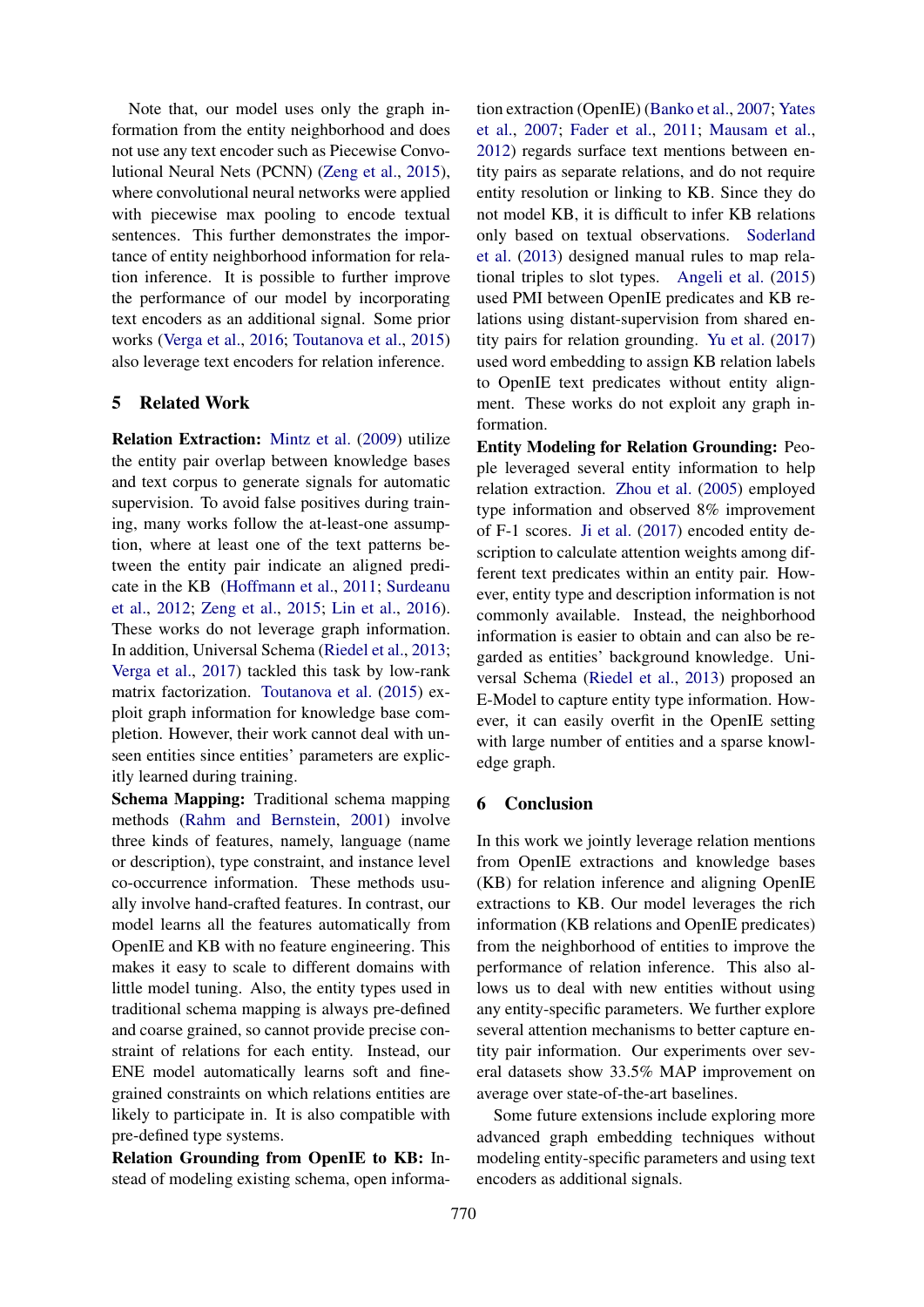#### References

- <span id="page-9-15"></span>Gabor Angeli, Melvin Jose Johnson Premkumar, and Christopher D Manning. 2015. Leveraging linguistic structure for open domain information extraction. In *Proceedings of the 53rd Annual Meeting of the Association for Computational Linguistics and the 7th International Joint Conference on Natural Language Processing (Volume 1: Long Papers)*, volume 1, pages 344–354.
- <span id="page-9-1"></span>Michele Banko, Michael J Cafarella, Stephen Soderland, Matthew Broadhead, and Oren Etzioni. 2007. Open information extraction from the web. In *IJ-CAI*, volume 7, pages 2670–2676.
- <span id="page-9-6"></span>Mirko Bronzi, Valter Crescenzi, Paolo Merialdo, and Paolo Papotti. 2013. Extraction and integration of partially overlapping web sources. *Proceedings of the VLDB Endowment*, 6(10):805–816.
- <span id="page-9-3"></span>Michael J Cafarella, Alon Halevy, Daisy Zhe Wang, Eugene Wu, and Yang Zhang. 2008. Webtables: exploring the power of tables on the web. *Proceedings of the VLDB Endowment*, 1(1):538–549.
- <span id="page-9-7"></span>Mark Dredze, Paul McNamee, Delip Rao, Adam Gerber, and Tim Finin. 2010. Entity disambiguation for knowledge base population. In *Proceedings of the 23rd International Conference on Computational Linguistics*, pages 277–285. Association for Computational Linguistics.
- <span id="page-9-2"></span>Anthony Fader, Stephen Soderland, and Oren Etzioni. 2011. Identifying relations for open information extraction. In *Proceedings of the 2011 Conference on Empirical Methods in Natural Language Processing, EMNLP 2011, 27-31 July 2011, John McIntyre Conference Centre, Edinburgh, UK, A meeting of SIGDAT, a Special Interest Group of the ACL*, pages 1535–1545.
- <span id="page-9-13"></span>Qiang Hao, Rui Cai, Yanwei Pang, and Lei Zhang. 2011. From one tree to a forest: a unified solution for structured web data extraction. In *Proceedings of the 34th international ACM SIGIR conference on Research and development in Information Retrieval*, pages 775–784. ACM.
- <span id="page-9-19"></span>Raphael Hoffmann, Congle Zhang, Xiao Ling, Luke Zettlemoyer, and Daniel S Weld. 2011. Knowledgebased weak supervision for information extraction of overlapping relations. In *Proceedings of the 49th Annual Meeting of the Association for Computational Linguistics: Human Language Technologies-Volume 1*, pages 541–550. Association for Computational Linguistics.
- <span id="page-9-20"></span>Guoliang Ji, Kang Liu, Shizhu He, Jun Zhao, et al. 2017. Distant supervision for relation extraction with sentence-level attention and entity descriptions. In *AAAI*, pages 3060–3066.
- <span id="page-9-8"></span>Heng Ji, Joel Nothman, Ben Hachey, et al. 2014. Overview of tac-kbp2014 entity discovery and linking tasks. In *Proc. Text Analysis Conference (TAC2014)*, pages 1333–1339.
- <span id="page-9-10"></span>Diederik P Kingma and Jimmy Ba. 2014. Adam: A method for stochastic optimization. *arXiv preprint arXiv:1412.6980*.
- <span id="page-9-14"></span>Thomas Lin, Oren Etzioni, et al. 2012. Entity linking at web scale. In *Proceedings of the Joint Workshop on Automatic Knowledge Base Construction and Webscale Knowledge Extraction*, pages 84–88. Association for Computational Linguistics.
- <span id="page-9-17"></span>Yankai Lin, Shiqi Shen, Zhiyuan Liu, Huanbo Luan, and Maosong Sun. 2016. Neural relation extraction with selective attention over instances. In *Proceedings of the 54th Annual Meeting of the Association for Computational Linguistics (Volume 1: Long Papers)*, volume 1, pages 2124–2133.
- <span id="page-9-11"></span>Colin Lockard, Prashant Shiralkar, and Xin Luna Dong. 2019. When open information extraction meets the semi-structured web. In *NAACL-HLT*. Association for Computational Linguistics.
- <span id="page-9-5"></span>Mausam, Michael Schmitz, Stephen Soderland, Robert Bart, and Oren Etzioni. 2012. Open language learning for information extraction. In *Proceedings of the 2012 Joint Conference on Empirical Methods in Natural Language Processing and Computational Natural Language Learning, EMNLP-CoNLL 2012, July 12-14, 2012, Jeju Island, Korea*, pages 523– 534.
- <span id="page-9-0"></span>Mike Mintz, Steven Bills, Rion Snow, and Dan Jurafsky. 2009. Distant supervision for relation extraction without labeled data. In *Proceedings of the Joint Conference of the 47th Annual Meeting of the ACL and the 4th International Joint Conference on Natural Language Processing of the AFNLP: Volume 2-Volume 2*, pages 1003–1011. Association for Computational Linguistics.
- <span id="page-9-12"></span>Dan Olteanu, Holger Meuss, Tim Furche, and François Bry. 2002. Xpath: Looking forward. In *XML-Based Data Management and Multimedia Engineering - EDBT 2002 Workshops, EDBT 2002 Workshops XMLDM, MDDE, and YRWS, Prague, Czech Republic, March 24-28, 2002, Revised Papers*, pages 109–127.
- <span id="page-9-18"></span>Pengda Qin, Weiran Xu, and William Yang Wang. 2018. Robust distant supervision relation extraction via deep reinforcement learning. *arXiv preprint arXiv:1805.09927*.
- <span id="page-9-4"></span>Erhard Rahm and Philip A Bernstein. 2001. A survey of approaches to automatic schema matching. *the VLDB Journal*, 10(4):334–350.
- <span id="page-9-16"></span>Sebastian Riedel, Limin Yao, and Andrew McCallum. 2010. Modeling relations and their mentions without labeled text. In *Joint European Conference on Machine Learning and Knowledge Discovery in Databases*, pages 148–163. Springer.
- <span id="page-9-9"></span>Sebastian Riedel, Limin Yao, Andrew McCallum, and Benjamin M Marlin. 2013. Relation extraction with